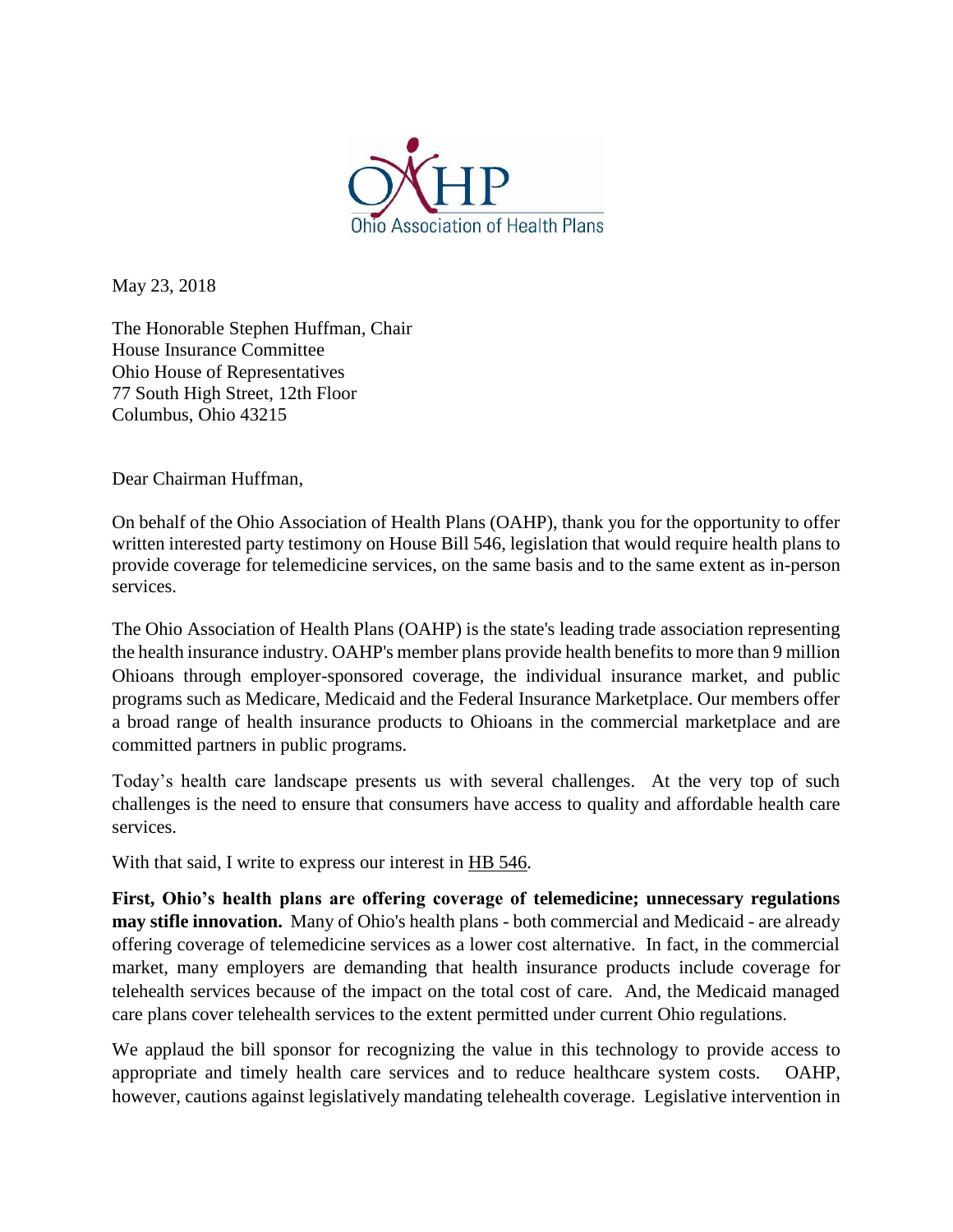an area, where the market is already driving behavior, may have the unintended consequence of stifling innovation and the flexibility needed to meet Ohio's evolving health care demands.

**Second, we encourage the Legislature to consider the barriers which inhibit the ability to maximize telehealth services in Ohio.** Despite the current coverage of telehealth today, there are several barriers that inhibit the ability to maximize the technology to ensure access to health care services. One such barrier is that the current health care delivery system is incentivizing health care consumers to utilize "bricks and mortar" infrastructure, rather than technology. Telemedicine should be used as a tool to provide access and help drive down the cost of health care, rather than keep costs stagnant. However, medicine continues to invest in major infrastructure or "bricks and mortar" –such as free-standing emergency rooms, new hospital towers, new in and outpatient facilities. While investment in needed infrastructure is critically important, additional infrastructure for the sake of more infrastructure is not incentivizing or encouraging consumers to utilize technology.

Additional barriers for your consideration are included in the attached document. We look forward to working with the bill sponsor, the proponents and the members of the General Assembly to consider reduce and eliminate these barriers so that Ohioans can maximize telehealth services.

In light of the Ohio General Assembly' on-going regulatory reform work and efforts to maximize technology, OAHP respectfully requests thoughtful consideration of this bill and the impact on Ohio's health care consumers.

OAHP and its member plans stand ready to work with state policymakers to achieve the shared goal of affordable and quality healthcare for all Ohioans.

Thank you for the opportunity to comment on HB 546.

Sincerely,

Miranda C. Motter

Miranda C. Motter President and CEO Ohio Association of Health Plans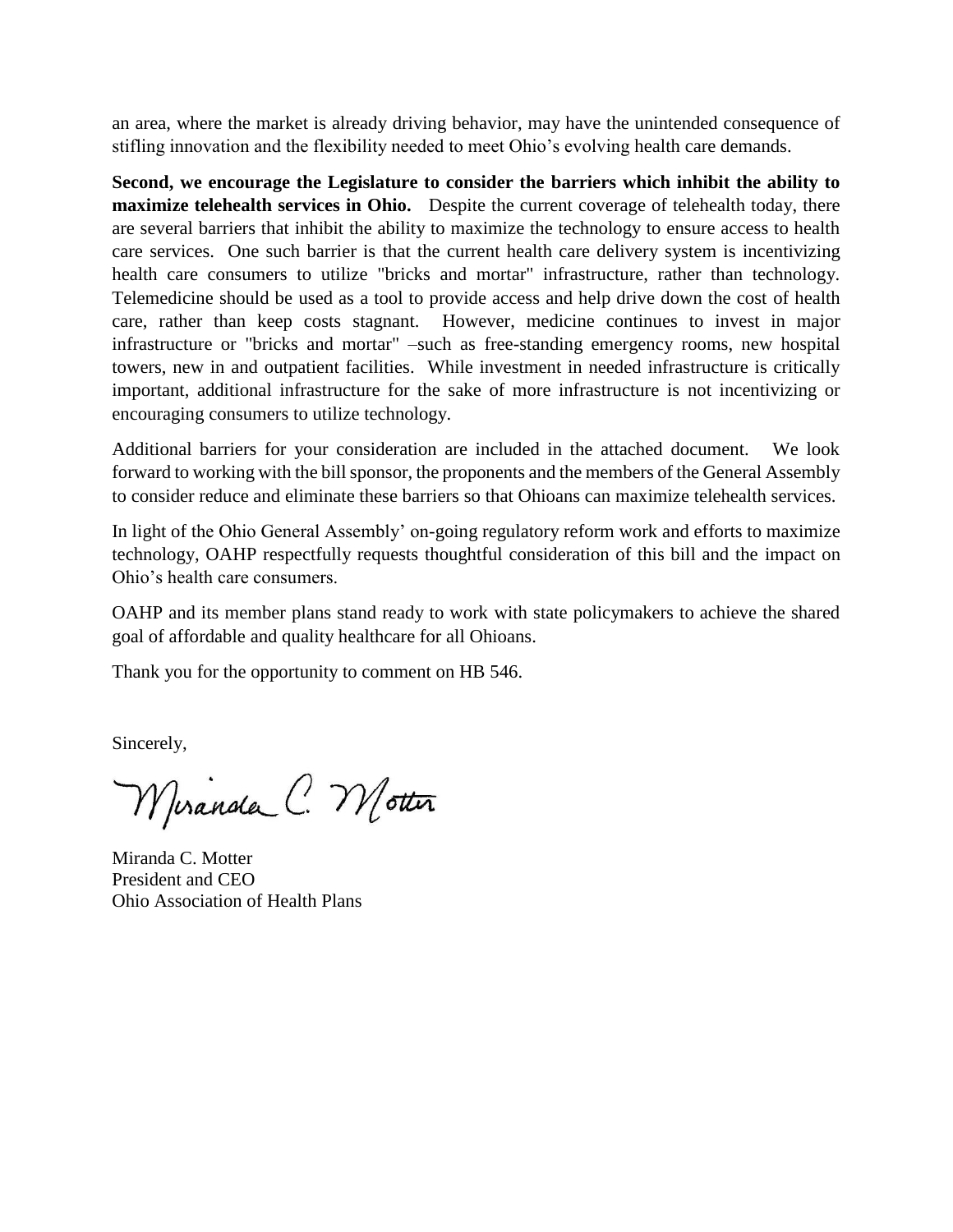

*The mission of the Ohio Association of Health Plans is to promote and advocate quality health care and access to a variety of affordable health care benefits for all consumers in Ohio.*

## **Telehealth**

The intent of this memorandum is to provide information relative to the state of telehealth in Ohio and the barriers inhibit the ability to maximize the technology to ensure access to health care services.

## **State of Telehealth Coverage in Ohio**

Ohio's health plans – both commercial and Medicaid - are all offering coverage of telehealth services as a lower cost alternative. In fact, in the commercial market, many employers are demanding that health insurance products include coverage for telehealth services because of the impact on the total cost of care. Additionally, the Medicaid managed care plans cover telehealth services to the extent permitted under current Ohio regulations (see below for opportunities for improvement in this area.)

## **Potential Barriers & Proposed Solutions**

There are, however, several barriers which inhibit the ability to maximize telehealth services/technology in Ohio. OAHP would like to offer solutions that could eliminate or minimize these barriers. The barriers and associated solutions are provided below.

- 1. Ohio Medical Board Rule Ohio Administrative Code Section 4731-11-09
	- <http://codes.ohio.gov/oac/4731-11-09> and [http://med.ohio.gov/Portals/0/DNN/PDF-](http://med.ohio.gov/Portals/0/DNN/PDF-FOLDERS/PRESCRIBER-RESOURCES-PAGE/4731-11-09%20FAQs.pdf)[FOLDERS/PRESCRIBER-RESOURCES-PAGE/4731-11-09%20FAQs.pdf](http://med.ohio.gov/Portals/0/DNN/PDF-FOLDERS/PRESCRIBER-RESOURCES-PAGE/4731-11-09%20FAQs.pdf)
	- Explore need to further clarify physical examination requirement and determine whether there is an opportunity to clarify and modernize this requirement in Ohio.
- 2. Ohio Department of Medicaid Rule Ohio Administrative Code Section 5160-1-18
	- <http://codes.ohio.gov/oac/5160-1-18v1>
	- Barrier: Definition of originating site and that it does not currently include a member's place of residence, home and schools.
	- Solution: Expand the ODM rule to include a member's place of residence, home and school to meet the definition of "originating site"
- 3. Health Information Exchange
	- Barrier: In Ohio, we are fortunate to have at least two Health Information Exchanges (HIE): HealthBridge and Ohio Health Information Partnership (OHIP). This dual system of information exchange and a misunderstanding of HIPAA restrictions, however have caused a barrier in sharing the electronic information that would result from telehealth services.